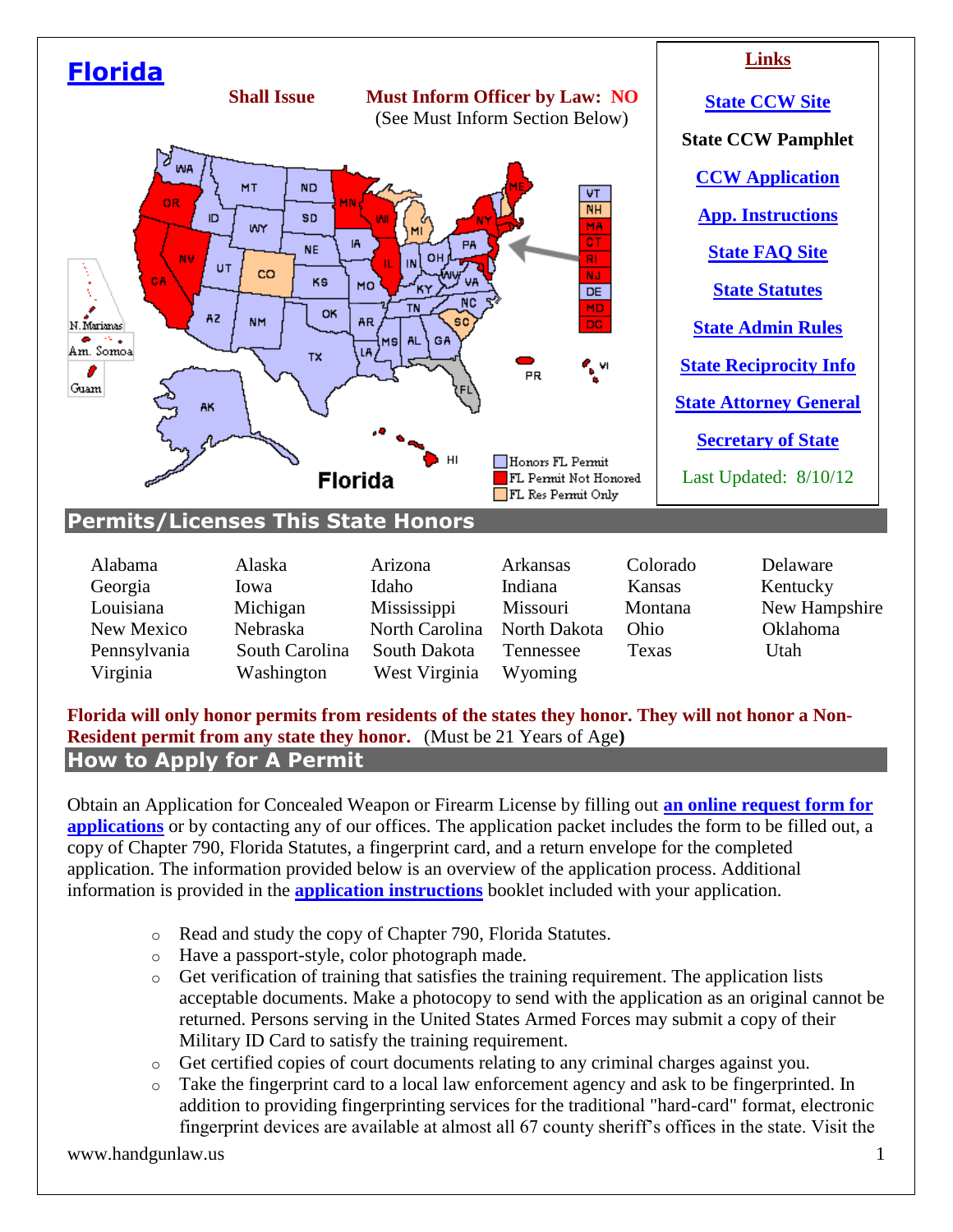**[Electronic Fingerprints Information page](http://licgweb.doacs.state.fl.us/CWCS/elecfingerprintinfo.html)** to learn how Live Scan fingerprinting saves processing time.

- o Complete the application. Either print clearly with ink or type the information.
- o In the presence of a notary, sign application.
- o Submit a check or money order for the license fee payable to the Florida Department of Agriculture and Consumer Services. This fee is not refundable.
- o Assemble everything:
	- **Envelope**
	- $\blacksquare$  Fee
	- Photograph
	- Fingerprint card or proof that your fingerprints were submitted **[electronically](http://licgweb.doacs.state.fl.us/CWCS/elecfingerprintinfo.html)** by the sheriff's office using Live Scan (along with proof that you paid the sheriff's office or the Florida Department of Law Enforcement for the service).
	- Proof of training
	- Certified court documents (if any)
	- Application with notarized signature
- o Mail to Florida Department of Agriculture and Consumer Services, Division of Licensing, P.O. Box 6687, Tallahassee, FL 32314.

## **790.062 Members and veterans of United States Armed Forces; exceptions from licensure provisions**

**(1)** Notwithstanding s. 790.06(2)(b), the Department of Agriculture and Consumer Services shall issue a license to carry a concealed weapon or firearm under s. 790.06 if the applicant is otherwise qualified and:

- **(a)** Is a service member, as defined in s. 250.01; or
- **(b)** Is a veteran of the United States Armed Forces who was discharged under honorable conditions.

**(2)** The Department of Agriculture and Consumer Services shall accept fingerprints of an applicant under this section administered by any law enforcement agency, military provost, or other military unit charged with law enforcement duties or as otherwise provided for in 790.06(5)(c).

**Note:** Members of the Armed Forces or Veterans 18-20 can apply for a FL Permit/License.

**Note to Service Members:** (Received this from an NCO/NRA Instructor) I am NRA Instructor and handle a good volume of Florida applications. In regards to Military ID, it is better for them to submit a copy of their Basic Training Record (BTR) that shows their pistol qualification, along with the ID. They are having these guys and gals submit this stuff with the understanding they have proficiency training, and most do not. This can come up as an issue, as some of the people who process these things have different opinions on "equivalency". It's as easy as a military member logging on their government email, and pressing print. It's a one page document showing their pistol qual. I highly recommend you edit this down to a sentence and enclose it in your PDF example "Military members are recommended to submit copy of pistol qual (BTR) with Copy Mil ID Card to satisfy training requirement." This will iron out any future problems they might encounter.

**Note:** FL will only issue you a Permit/License if you are living in the United States. Even US Citizens living outside the USA will be denied. Military serving overseas can apply. Florida is also no longer putting your address on the Permit/Licenses they issue.

# **Non-Resident Permits**

www.handgunlaw.us 2 Non-Residents apply the same way as residents. Follow the instructions in the Resident permit section.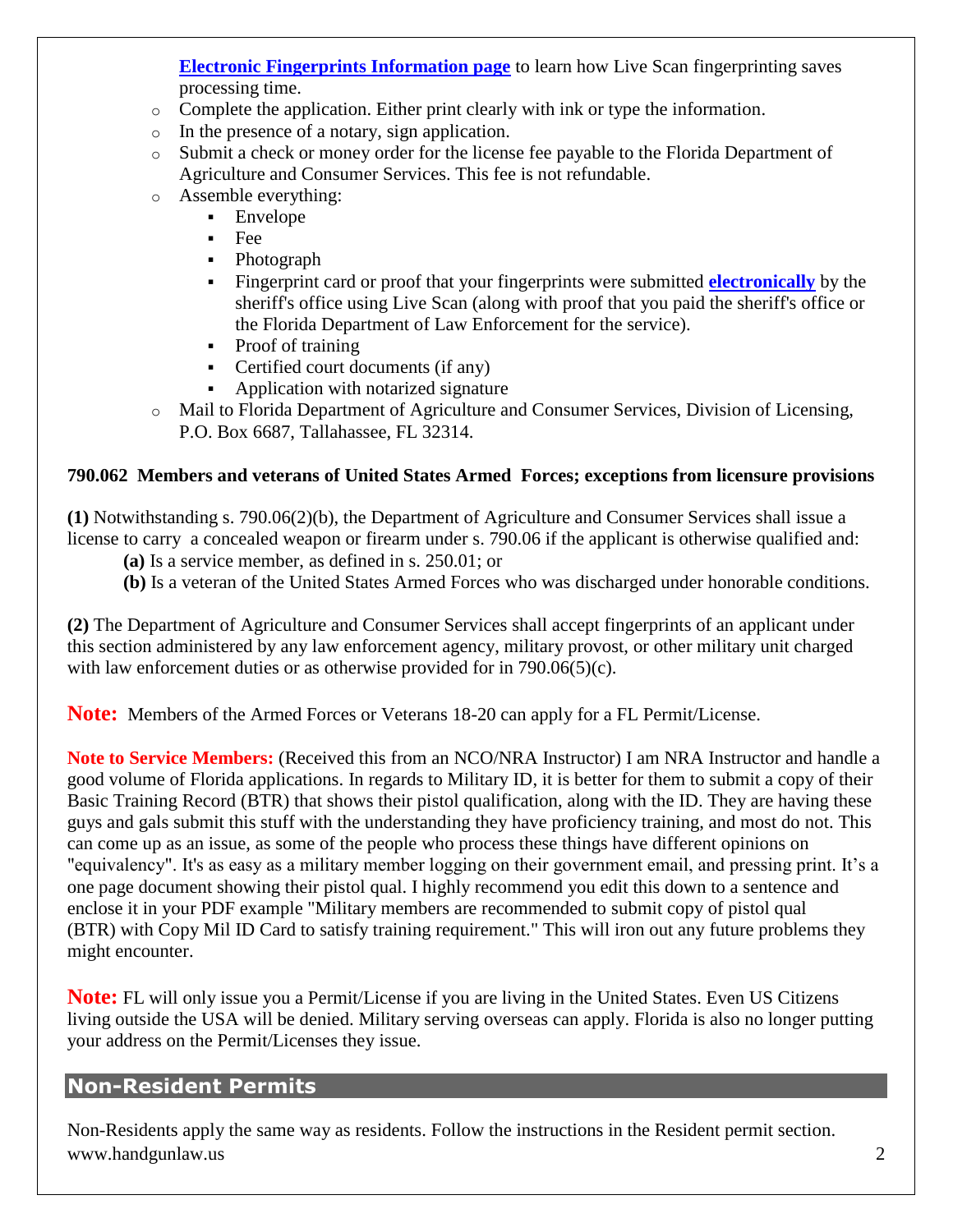- Two items to pay special attention to. If it says Signature of FL Notary any Notary can sign there. It does not have to be a FL Notary.
- Non Residents must submit the paper Fingerprint Cards. A Law Enforcement Agency must take those prints for you. Your Local PD or Sheriff can do that for you. They may have a slight charge. Make sure on the back of the card where it states "Location" the Name and Address of the Agency taking the prints must be entered there. If this is left blank they will return it.

# **[Application Instructions](http://licgweb.doacs.state.fl.us/FORMS/ConcealedWeaponLicenseApplicationInstructions.pdf)**

# **Places Off-Limits Even With A Permit/License**

## **[790.06 \(12\)](http://www.leg.state.fl.us/statutes/index.cfm?App_mode=Display_Statute&Search_String=&URL=0700-0799/0790/Sections/0790.06.html) License to Carry Concealed Weapon or Firearm**

- Any place of nuisance as defined in s. 823.05
- any police, sheriff, or highway patrol station;
- any detention facility, prison, or jail;
- any courthouse; any courtroom, except that nothing in this section would preclude a judge from carrying a concealed weapon or determining who will carry a concealed weapon in his or her courtroom;
- any polling place;
- any meeting of the governing body of a county, public school district, municipality, or special district;
- any meeting of the Legislature or a committee thereof;
- any school, college, or professional athletic event not related to firearms;
- any school administration building;
- any portion of an establishment licensed to dispense alcoholic beverages for consumption on the premises, which portion of the establishment is primarily devoted to such purpose;
- any elementary or secondary school facility;
- any area vocational-technical center;
- any college or university facility unless the licensee is a registered student, employee, or faculty member of such college or university and the weapon is a stun gun or non-lethal electric weapon or device designed solely for defensive purposes and the weapon does not fire a dart or projectile;
- inside the passenger terminal and sterile area of any airport, provided that no person shall be prohibited from carrying any legal firearm into the terminal, which firearm is encased for shipment for purposes of checking such firearm as baggage to be lawfully transported on any aircraft; or
- any place where the carrying of firearms is prohibited by federal law

## **[790.115](http://www.leg.state.fl.us/statutes/index.cfm?App_mode=Display_Statute&Search_String=&URL=0700-0799/0790/Sections/0790.115.html) Possessing or Discharging Weapons or Firearms at a School-Sponsored Event or on School Property Prohibited; Penalties; Exceptions.—**

**(2)(a)** A person shall not possess any firearm, electric weapon or device, destructive device, or other weapon as defined in s. [790.001\(](http://www.leg.state.fl.us/statutes/index.cfm?App_mode=Display_Statute&Search_String=&URL=0700-0799/0790/Sections/0790.001.html)13), including a razor blade or box cutter, except as authorized in support of school-sanctioned activities, at a school-sponsored event or on the property of any school, school bus, or school bus stop; however, a person may carry a firearm:

**3.** In a vehicle pursuant to s. [790.25\(](http://www.leg.state.fl.us/statutes/index.cfm?App_mode=Display_Statute&Search_String=&URL=0700-0799/0790/Sections/0790.25.html)5); except that school districts may adopt written and published policies that waive the exception in this subparagraph for purposes of student and campus parking privileges.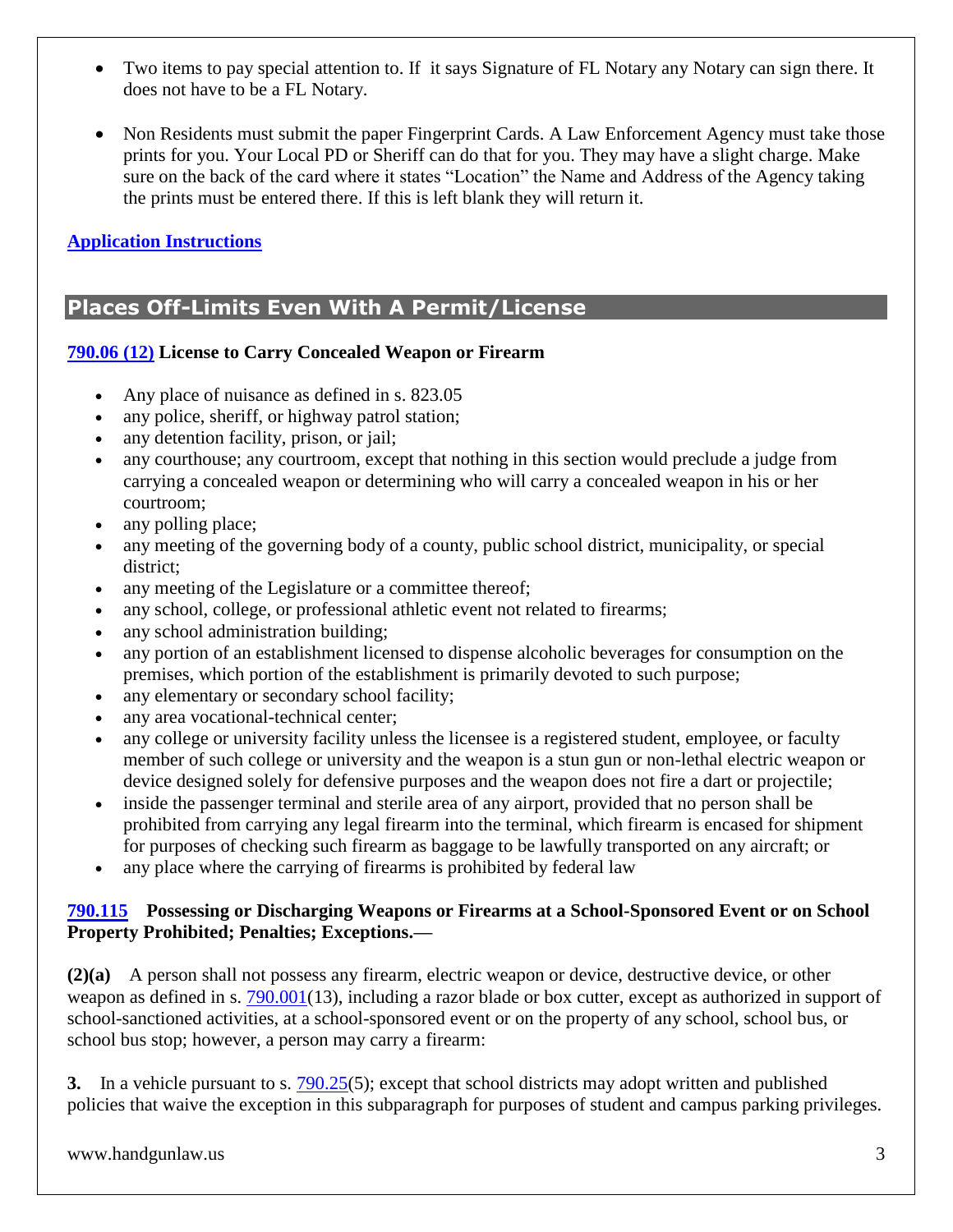For the purposes of this section, "school" means any preschool, elementary school, middle school, junior high school, secondary school, career center, or postsecondary school, whether public or nonpublic.

## **[394.458](http://www.leg.state.fl.us/statutes/index.cfm?App_mode=Display_Statute&Search_String=&URL=0300-0399/0394/Sections/0394.458.html)**

**(1)(a)** Except as authorized by law or as specifically authorized by the person in charge of each hospital providing mental health services under this part, it is unlawful to introduce into or upon the grounds of such hospital, or to take or attempt to take or send there from, any of the following articles, which are hereby declared to be contraband for the purposes of this section:

- **1.** Any intoxicating beverage or beverage which causes or may cause an intoxicating effect;
- **2.** Any controlled substance as defined in chapter 893; or
- **3.** Any firearms or deadly weapon.

**(b)** It is unlawful to transmit to, or attempt to transmit to, or cause or attempt to cause to be transmitted to, or received by, any patient of any hospital providing mental health services under this part any article or thing declared by this section to be contraband, at any place which is outside of the grounds of such hospital, except as authorized by law or as specifically authorized by the person in charge of such hospital.

**(2)** A person who violates any provision of this section commits a felony of the third degree, punishable as provided in s. 775.082, s. 775.083, or s. 775.084.

Florida Statute 823.05 defines a place of nuisance as a "place which tends to annoy the community or injure the health of the community...or any house or place of prostitution, assignation, lewdness or place or building where games of chance are engaged in violation of law or any place where any law of the state is violated."

#### For Federal Restrictions on Firearms see the **[USA Page](http://www.handgunlaw.us/states/usa.pdf)**.

\_\_\_\_\_\_\_\_\_\_\_\_\_\_\_\_\_\_\_\_\_\_\_

# **Do "No Gun Signs" Have the Force of Law?**

#### **"NO"**

"Handgunlaw.us highly recommends that you not enter a place that is posted "No Firearms" no matter what the state laws read/mean on signage. We recommend you print out the **[No Guns = No Money Cards](http://paopencarry.org/no-guns-no-money-cards)** and give one to the owner of the establishment that has the signage." As responsible gun owners and upholders of the 2nd Amendment we should also honor the rights of property owners to control their own property even if we disagree with them."

"No Firearm" signs in Florida have no force of law unless they are posted on property that is specifically mentioned in State Law as being off limits to those with a Permit/License to Carry. If you are in a place not specifically mentioned in the law that is posted and they ask you to leave, you must leave. If you refuse to leave then you are breaking the law and can be charged. Even if the property is not posted and you are asked to leave you must leave. Always be aware of the possibility that responding Police Officers who may have been called without your knowledge and may not know the laws on trespass etc. could arrest you even if you are within the law.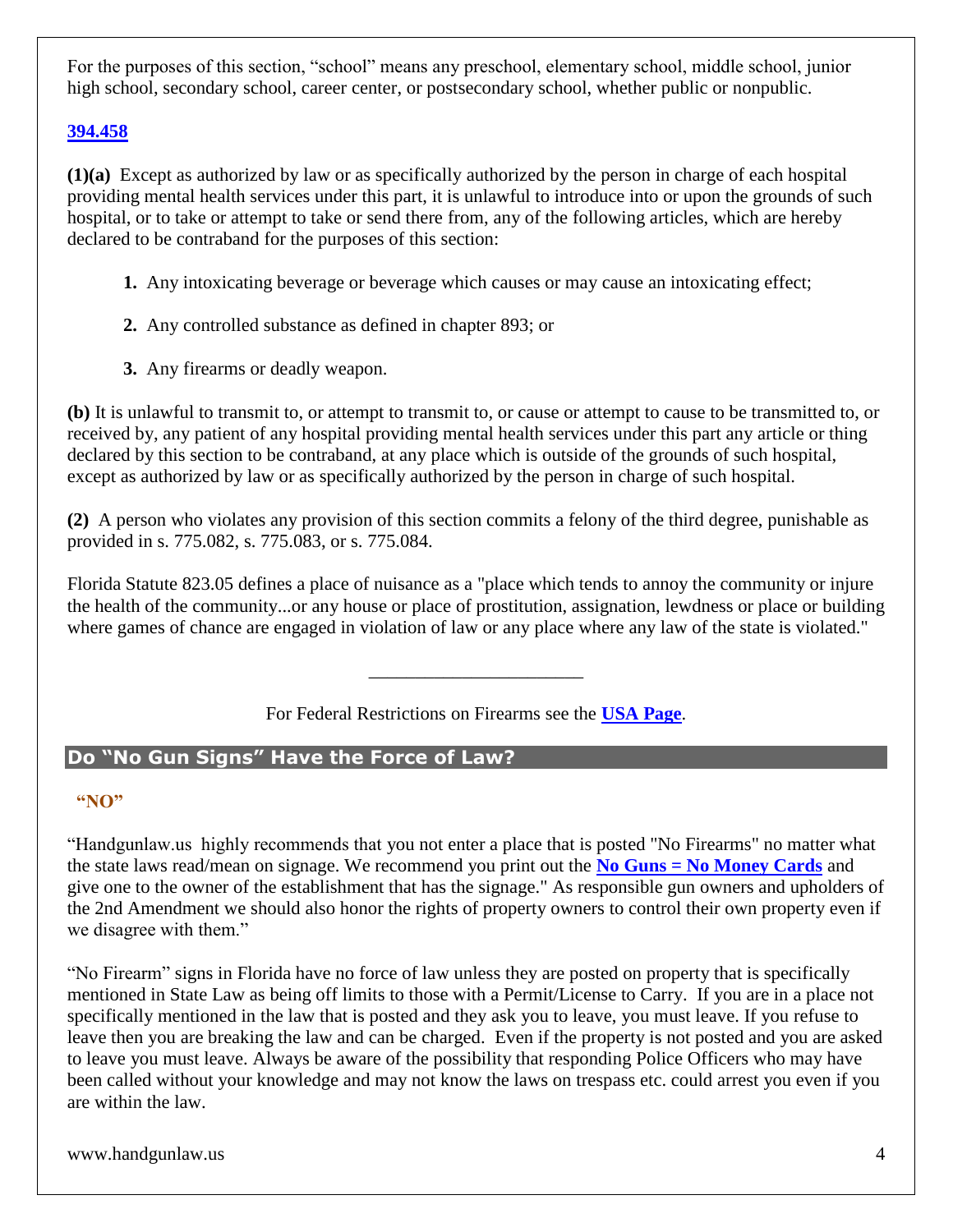# **Parking Lot Storage Law**

**790.251 Protection of the right to keep and bear arms in motor vehicles for self-defense and other lawful purposes; prohibited acts; duty of public and private employers; immunity from liability; enforcement.**--

**(1) SHORT TITLE**.--This section may be cited as the "Preservation and Protection of the Right to Keep and Bear Arms in Motor Vehicles Act of 2008."

**(2) DEFINITIONS.--**As used in this section, the term:

**(a)** "Parking lot" means any property that is used for parking motor vehicles and is available to customers, employees, or invitees for temporary or long-term parking or storage of motor vehicles.

**(b)** "Motor vehicle" means any automobile, truck, minivan, sports utility vehicle, motor home, recreational vehicle, motorcycle, motor scooter, or any other vehicle operated on the roads of this state and required to be registered under state law.

**(c)** "Employee" means any person who possesses a valid license issued pursuant to s. [790.06](http://www.leg.state.fl.us/statutes/index.cfm?App_mode=Display_Statute&Search_String=&URL=Ch0790/Sec06.HTM) and:

- **1.** Works for salary, wages, or other remuneration;
- **2.** Is an independent contractor; or
- **3.** Is a volunteer, intern, or other similar individual for an employer.

**(d)** "Employer" means any business that is a sole proprietorship, partnership, corporation, limited liability company, professional association, cooperative, joint venture, trust, firm, institution, or association, or public sector entity, that has employees.

**(e)** "Invitee" means any business invitee, including a customer or visitor, who is lawfully on the premises of a public or private employer.

As used in this section, the term "firearm" includes ammunition and accoutrements attendant to the lawful possession and use of a firearm.

**(3) LEGISLATIVE INTENT; FINDINGS.--**This act is intended to codify the long-standing legislative policy of the state that individual citizens have a constitutional right to keep and bear arms, that they have a constitutional right to possess and keep legally owned firearms within their motor vehicles for self-defense and other lawful purposes, and that these rights are not abrogated by virtue of a citizen becoming a customer, employee, or invitee of a business entity. It is the finding of the Legislature that a citizen's lawful possession, transportation, and secure keeping of firearms and ammunition within his or her motor vehicle is essential to the exercise of the fundamental constitutional right to keep and bear arms and the constitutional right of selfdefense. The Legislature finds that protecting and preserving these rights is essential to the exercise of freedom and individual responsibility. The Legislature further finds that no citizen can or should be required to waive or abrogate his or her right to possess and securely keep firearms and ammunition locked within his or her motor vehicle by virtue of becoming a customer, employee, or invitee of any employer or business establishment within the state, unless specifically required by state or federal law.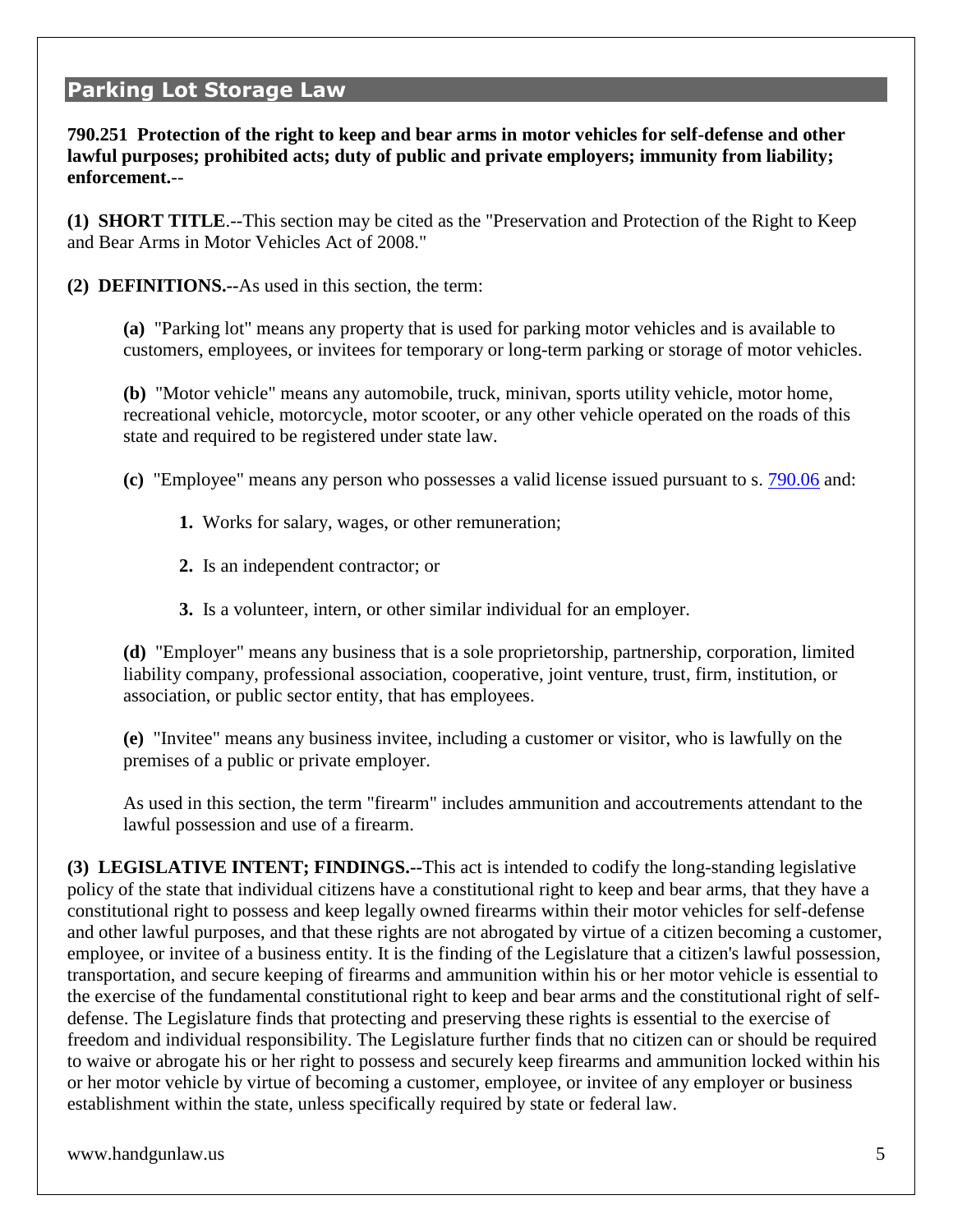**(4) PROHIBITED ACTS**.--No public or private employer may violate the constitutional rights of any customer, employee, or invitee as provided in paragraphs (a)-(e):

**(a)** No public or private employer may prohibit any customer, employee, or invitee from possessing any legally owned firearm when such firearm is lawfully possessed and locked inside or locked to a private motor vehicle in a parking lot and when the customer, employee, or invitee is lawfully in such area.

**(b)** No public or private employer may violate the privacy rights of a customer, employee, or invitee by verbal or written inquiry regarding the presence of a firearm inside or locked to a private motor vehicle in a parking lot or by an actual search of a private motor vehicle in a parking lot to ascertain the presence of a firearm within the vehicle. Further, no public or private employer may take any action against a customer, employee, or invitee based upon verbal or written statements of any party concerning possession of a firearm stored inside a private motor vehicle in a parking lot for lawful purposes. A search of a private motor vehicle in the parking lot of a public or private employer to ascertain the presence of a firearm within the vehicle may only be conducted by on-duty law enforcement personnel, based upon due process and must comply with constitutional protections.

**(c)** No public or private employer shall condition employment upon either:

**1.** The fact that an employee or prospective employee holds or does not hold a license issued pursuant to s.  $790.06$ ; or

**2.** Any agreement by an employee or a prospective employee that prohibits an employee from keeping a legal firearm locked inside or locked to a private motor vehicle in a parking lot when such firearm is kept for lawful purposes.

**(d)** No public or private employer shall prohibit or attempt to prevent any customer, employee, or invitee from entering the parking lot of the employer's place of business because the customer's, employee's, or invitee's private motor vehicle contains a legal firearm being carried for lawful purposes, that is out of sight within the customer's, employee's, or invitee's private motor vehicle.

**(e)** No public or private employer may terminate the employment of or otherwise discriminate against an employee, or expel a customer or invitee for exercising his or her constitutional right to keep and bear arms or for exercising the right of self-defense as long as a firearm is never exhibited on company property for any reason other than lawful defensive purposes.

This subsection applies to all public sector employers, including those already prohibited from regulating firearms under the provisions of s. [790.33.](http://www.leg.state.fl.us/statutes/index.cfm?App_mode=Display_Statute&Search_String=&URL=0700-0799/0790/Sections/0790.33.html)

## **(5) DUTY OF CARE OF PUBLIC AND PRIVATE EMPLOYERS; IMMUNITY FROM LIABILITY**.--

**(a)** When subject to the provisions of subsection (4), a public or private employer has no duty of care related to the actions prohibited under such subsection.

**(b)** A public or private employer is not liable in a civil action based on actions or inactions taken in compliance with this section. The immunity provided in this subsection does not apply to civil actions based on actions or inactions of public or private employers that are unrelated to compliance with this section.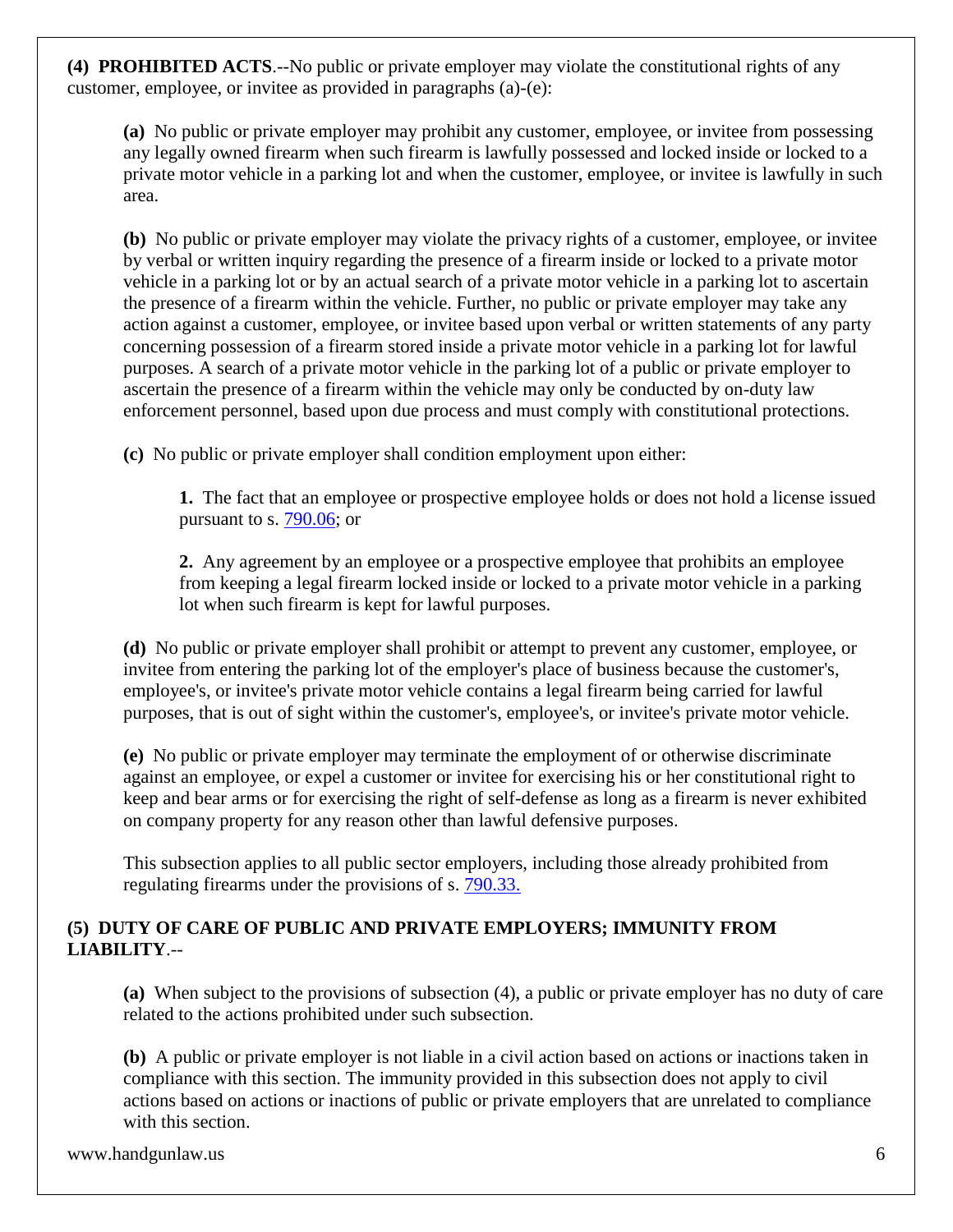**(c)** Nothing contained in this section shall be interpreted to expand any existing duty, or create any additional duty, on the part of a public or private employer, property owner, or property owner's agent.

**(6) ENFORCEMENT**.--The Attorney General shall enforce the protections of this act on behalf of any customer, employee, or invitee aggrieved under this act. If there is reasonable cause to believe that the aggrieved person's rights under this act have been violated by a public or private employer, the Attorney General shall commence a civil or administrative action for damages, injunctive relief and civil penalties, and such other relief as may be appropriate under the provisions of s.  $760.51$ , or may negotiate a settlement with any employer on behalf of any person aggrieved under the act. However, nothing in this act shall prohibit the right of a person aggrieved under this act to bring a civil action for violation of rights protected under the act. In any successful action brought by a customer, employee, or invitee aggrieved under this act, the court shall award all reasonable personal costs and losses suffered by the aggrieved person as a result of the violation of rights under this act. In any action brought pursuant to this act, the court shall award all court costs and attorney's fees to the prevailing party.

**(7**) **EXCEPTIONS**.--The prohibitions in subsection (4) do not apply to:

**(a)** Any school property as defined and regulated under s. [790.115.](http://www.leg.state.fl.us/statutes/index.cfm?App_mode=Display_Statute&Search_String=&URL=0700-0799/0790/Sections/0790.115.html)

**(b)** Any correctional institution regulated under s. [944.47](http://www.leg.state.fl.us/statutes/index.cfm?App_mode=Display_Statute&Search_String=&URL=0900-0999/0944/Sections/0944.47.html) or chapter 957.

**(c)** Any property where a nuclear-powered electricity generation facility is located.

**(d)** Property owned or leased by a public or private employer or the landlord of a public or private employer upon which are conducted substantial activities involving national defense, aerospace, or homeland security.

**(e)** Property owned or leased by a public or private employer or the landlord of a public or private employer upon which the primary business conducted is the manufacture, use, storage, or transportation of combustible or explosive materials regulated under state or federal law, or property owned or leased by an employer who has obtained a permit required under 18 U.S.C. s. 842 to engage in the business of importing, manufacturing, or dealing in explosive materials on such property.

**(f)** A motor vehicle owned, leased, or rented by a public or private employer or the landlord of a public or private employer.

**(g)** Any other property owned or leased by a public or private employer or the landlord of a public or private employer upon which possession of a firearm or other legal product by a customer, employee, or invitee is prohibited pursuant to any federal law, contract with a federal government entity, or general law of this state.

## **[790.115](http://www.leg.state.fl.us/statutes/index.cfm?App_mode=Display_Statute&Search_String=&URL=0700-0799/0790/Sections/0790.115.html) Possessing or Discharging Weapons or Firearms at a School-Sponsored Event or on School Property Prohibited; Penalties; Exceptions.—**

**(2)(a)** A person shall not possess any firearm, electric weapon or device, destructive device, or other weapon as defined in s. [790.001\(](http://www.leg.state.fl.us/statutes/index.cfm?App_mode=Display_Statute&Search_String=&URL=0700-0799/0790/Sections/0790.001.html)13), including a razor blade or box cutter, except as authorized in support of school-sanctioned activities, at a school-sponsored event or on the property of any school, school bus, or school bus stop; however, a person may carry a firearm: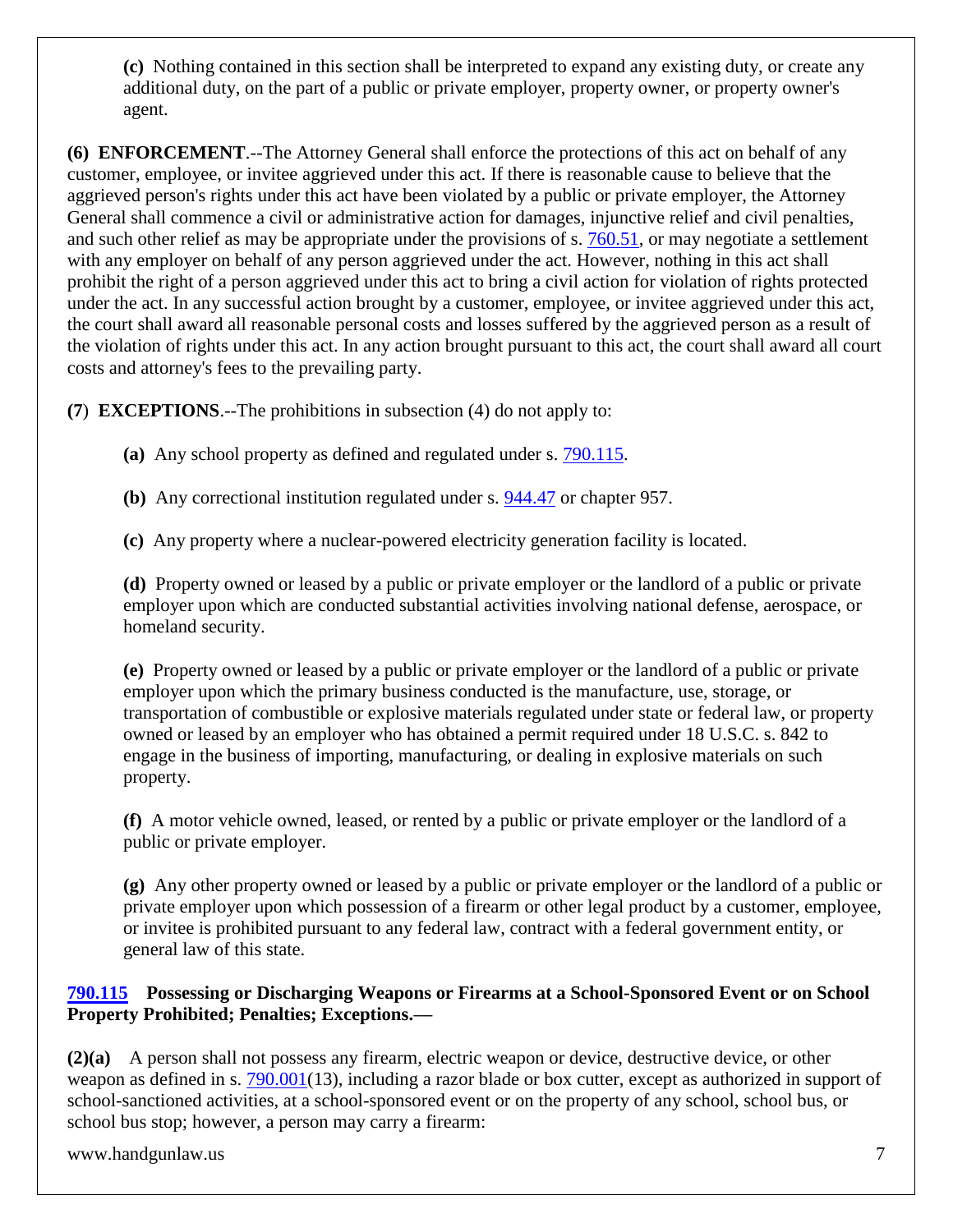**3.** In a vehicle pursuant to s. [790.25\(](http://www.leg.state.fl.us/statutes/index.cfm?App_mode=Display_Statute&Search_String=&URL=0700-0799/0790/Sections/0790.25.html)5); except that school districts may adopt written and published policies that waive the exception in this subparagraph for purposes of student and campus parking privileges.

For the purposes of this section, "school" means any preschool, elementary school, middle school, junior high school, secondary school, career center, or postsecondary school, whether public or nonpublic.

# **Must Inform Officer**

**790.06** …. The licensee must carry the license, together with valid identification, at all times in which the licensee is in actual possession of a concealed weapon or firearm and must display both the license and proper identification upon demand by a law enforcement officer. Violations of the provisions of this subsection shall constitute a noncriminal violation with a penalty of \$25, payable to the clerk of the court.

# **Carry In State Parks/State & National Forests/WMA/Road Side Rest Areas**

**Carry Allowed in these Areas:**

**State Parks: YES 790.25 State/National Forests: YES WMA's: YES Road Side Rest Areas: YES**

# **RV/Car Carry Without A Permit/License**

# **790.25 Lawful Ownership, Possession, and Use of Firearms and Other Weapons**

**(5) Possession in Private Conveyance**.--Notwithstanding subsection (2), it is lawful and is not a violation of s. 790.01 for a person 18 years of age or older to possess a concealed firearm or other weapon for selfdefense or other lawful purpose within the interior of a private conveyance, without a license, if the firearm or other weapon is securely encased or is otherwise not readily accessible for immediate use. Nothing herein contained prohibits the carrying of a legal firearm other than a handgun anywhere in a private conveyance when such firearm is being carried for a lawful use. Nothing herein contained shall be construed to authorize the carrying of a concealed firearm or other weapon on the person. This subsection shall be liberally construed in favor of the lawful use, ownership, and possession of firearms and other weapons, including lawful self-defense as provided in s. 776.012.

# **790.001 Definitions.**-- **As used in this chapter, except where the context otherwise requires:**

**(17)** "Securely encased" means in a glove compartment, whether or not locked; snapped in a holster; in a gun case, whether or not locked; in a zippered gun case; or in a closed box or container which requires a lid or cover to be opened for access

# **State Preemption**

#### **790.33 Field of Regulation of Firearms and Ammunition Preempted.**

www.handgunlaw.us 8 **(1) PREEMPTION**.—Except as expressly provided by the State Constitution or general law, the Legislature hereby declares that it is occupying the whole field of regulation of firearms and ammunition, including the purchase, sale, transfer, taxation, manufacture, ownership, possession, storage, and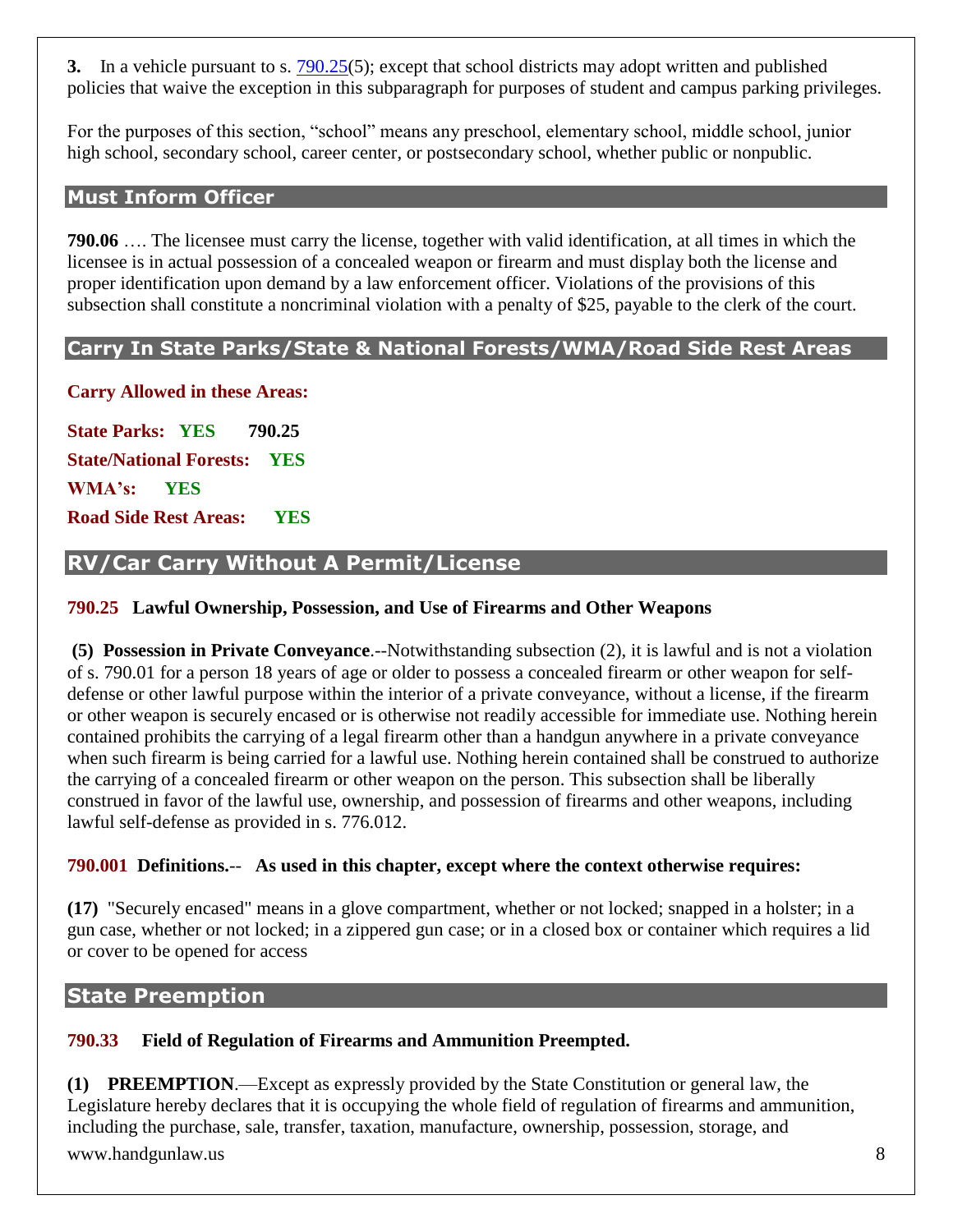transportation thereof, to the exclusion of all existing and future county, city, town, or municipal ordinances or any administrative regulations or rules adopted by local or state government relating thereto. Any such existing ordinances, rules, or regulations are hereby declared null and void.

# **(2) POLICY AND INTENT.—**

**(a)** It is the intent of this section to provide uniform firearms laws in the state; to declare all ordinances and regulations null and void which have been enacted by any jurisdictions other than state and federal, which regulate firearms, ammunition, or components thereof; to prohibit the enactment of any future ordinances or regulations relating to firearms, ammunition, or components thereof unless specifically authorized by this section or general law; and to require local jurisdictions to enforce state firearms laws.

**(b)** It is further the intent of this section to deter and prevent the violation of this section and the violation of rights protected under the constitution and laws of this state related to firearms, ammunition, or components thereof, by the abuse of official authority that occurs when enactments are passed in violation of state law or under color of local or state authority.

# **(3) PROHIBITIONS; PENALTIES.—**

**(a)** Any person, county, agency, municipality, district, or other entity that violates the Legislature's occupation of the whole field of regulation of firearms and ammunition, as declared in subsection (1), by enacting or causing to be enforced any local ordinance or administrative rule or regulation impinging upon such exclusive occupation of the field shall be liable as set forth herein.

**(b)** If any county, city, town, or other local government violates this section, the court shall declare the improper ordinance, regulation, or rule invalid and issue a permanent injunction against the local government prohibiting it from enforcing such ordinance, regulation, or rule. It is no defense that in enacting the ordinance, regulation, or rule the local government was acting in good faith or upon advice of counsel.

**(c)** If the court determines that a violation was knowing and willful, the court shall assess a civil fine of up to \$5,000 against the elected or appointed local government official or officials or administrative agency head under whose jurisdiction the violation occurred.

**(d)** Except as required by applicable law, public funds may not be used to defend or reimburse the unlawful conduct of any person found to have knowingly and willfully violated this section.

**(e)** A knowing and willful violation of any provision of this section by a person acting in an official capacity for any entity enacting or causing to be enforced a local ordinance or administrative rule or regulation prohibited under paragraph (a) or otherwise under color of law shall be cause for termination of employment or contract or removal from office by the Governor.

**(f)** A person or an organization whose membership is adversely affected by any ordinance, regulation, measure, directive, rule, enactment, order, or policy promulgated or caused to be enforced in violation of this section may file suit against any county, agency, municipality, district, or other entity in any court of this state having jurisdiction over any defendant to the suit for declaratory and injunctive relief and for actual damages, as limited herein, caused by the violation. A court shall award the prevailing plaintiff in any such suit:

**1.** Reasonable attorney's fees and costs in accordance with the laws of this state, including a contingency fee multiplier, as authorized by law; and

**2.** The actual damages incurred, but not more than \$100,000.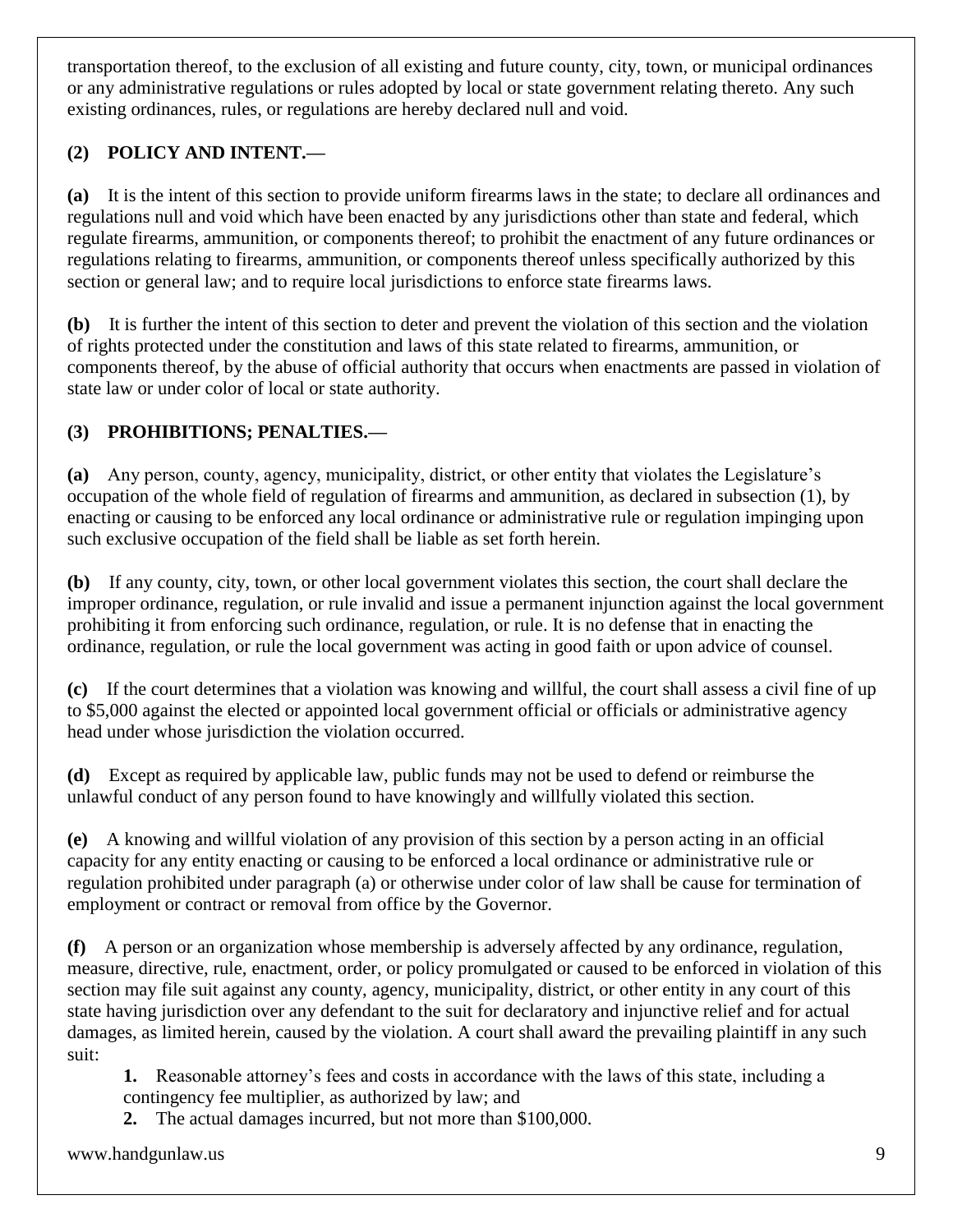Interest on the sums awarded pursuant to this subsection shall accrue at the legal rate from the date on which suit was filed.

# **(4) EXCEPTIONS.—This Section Does Not Prohibit:**

**(a)** Zoning ordinances that encompass firearms businesses along with other businesses, except that zoning ordinances that are designed for the purpose of restricting or prohibiting the sale, purchase, transfer, or manufacture of firearms or ammunition as a method of regulating firearms or ammunition are in conflict with this subsection and are prohibited;

**(b)** A duly organized law enforcement agency from enacting and enforcing regulations pertaining to firearms, ammunition, or firearm accessories issued to or used by peace officers in the course of their official duties;

**(c)** Except as provided in s. [790.251,](http://www.leg.state.fl.us/statutes/index.cfm?App_mode=Display_Statute&Search_String=&URL=0700-0799/0790/Sections/0790.251.html) any entity subject to the prohibitions of this section from regulating or prohibiting the carrying of firearms and ammunition by an employee of the entity during and in the course of the employee's official duties;

**(d)** A court or administrative law judge from hearing and resolving any case or controversy or issuing any opinion or order on a matter within the jurisdiction of that court or judge; or

**(e)** The Florida Fish and Wildlife Conservation Commission from regulating the use of firearms or ammunition as a method of taking wildlife and regulating the shooting ranges managed by the commission.

**(5) SHORT TITLE.—**As created by chapter 87-23, Laws of Florida, this section may be cited as the "Joe Carlucci Uniform Firearms Act." History.—ss. 1, 2, 3, 4, ch. 87-23; s. 5, ch. 88-183; s. 1, ch. 2011-109.

# **Deadly Force Laws**

#### **Chapter 776 Justifiable Use of Force**

**776.012** Use of force in defense of person. **776.031** Use of force in defense of others. **776.041** Use of force by aggressor. **776.05** Law enforcement officers; use of force in making an arrest. **776.051** Use of force in resisting or making an arrest; prohibition. **776.06** Deadly force. **776.07** Use of force to prevent escape. **776.08** Forcible felony. **776.085** Defense to civil action for damages; party convicted of forcible or attempted forcible felony.

# **Knife Laws State/Cities**

# **To access State/Local Knife Laws Click ["Here"](http://www.handgunlaw.us/documents/USKnife.pdf)**

# **Carry in Restaurants That Serve Alcohol**

# **YES**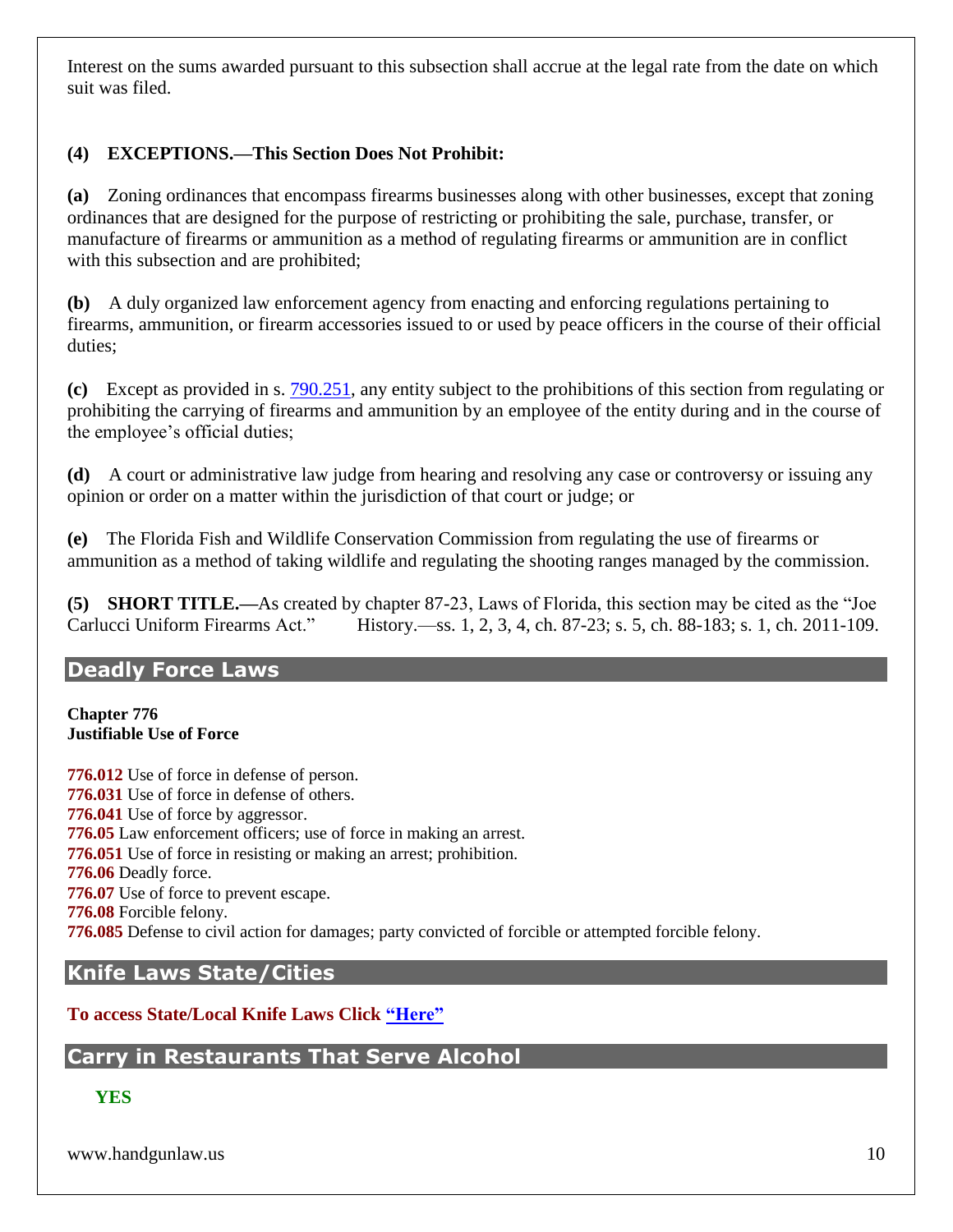**Note: A "YES" above means you can carry into places like described below. "NO" means you can't. Handgunlaw.us definition of "Restaurant Carry" is carry in a restaurant that serves alcohol. Places like Friday's. Chili's or Red Lobster. This may or may not mean the bar or the bar area of a restaurant. But you can carry your firearm into a restaurant that serves alcohol and sit and eat without consuming. Handgunlaw.us recommends you not sit at the Bar or in the Bar area of such restaurants. In some states it is illegal to be in the Bar area of such restaurants. Handgunlaw.us believes you should never consume alcohol when carrying your firearm. In some states it is illegal to take even one drink while carrying a firearm. If you want further info on carrying in places that serve alcohol check your state laws.** 

# **Chemical Sprays/Stun Gun/Higher Capacity Magazine Laws**

#### **Stun Guns/Electric Weapons:**

#### **790.001 (4)(b) Definitions.**

A nonlethal stun gun or dart-firing stun gun or other nonlethal electric weapon or device that is designed solely for defensive purposes. (Note: Non Lethal is the word that makes this law)

#### **790.001 (3)(b) Definitions.**

**(b)** "Tear gas gun" or "chemical weapon or device" means any weapon of such nature, except a device known as a "self-defense chemical spray." "Self-defense chemical spray" means a device carried solely for purposes of lawful self-defense that is compact in size, designed to be carried on or about the person, and contains not more than two ounces of chemical.

#### **790.01 Carrying concealed weapons.**

**(4)** It is not a violation of this section for a person to carry for purposes of lawful self-defense, in a concealed manner:

- **(a)** A self-defense chemical spray.
- **(b)** A nonlethal stun gun or dart-firing stun gun or other nonlethal electric weapon or device that is designed solely for defensive purposes.

# **LEOSA State Information**

 **[AG Legal Opinion on LEOSA for FL Officers](http://myfloridalegal.com/ago.nsf/Opinions/8A29E0CCF38D52DC85257052004EE847)**

 **[Qualification Standards for LEOSA](http://www.fdle.state.fl.us/Content/getdoc/5909ffff-35dc-4444-b420-bcfa3a823a55/CJSTC-086A-Jan09Cmtg-W-O-RevMarks.aspx)**

# **Attorney General Opinions/Court Cases**

**[FL AG Legal Opinion on Preemption](http://www.handgunlaw.us/documents/agopinions/FLAGOpPreemption.pdf)**

**Airport Carry/Misc. Information**

**Airport Carry: Not inside the passenger terminal and sterile area 790.06 (12)**

**Training Valid for: No time limit.**

**Time Period to Establish Residency: Upon obtaining a FL Drivers License/ID**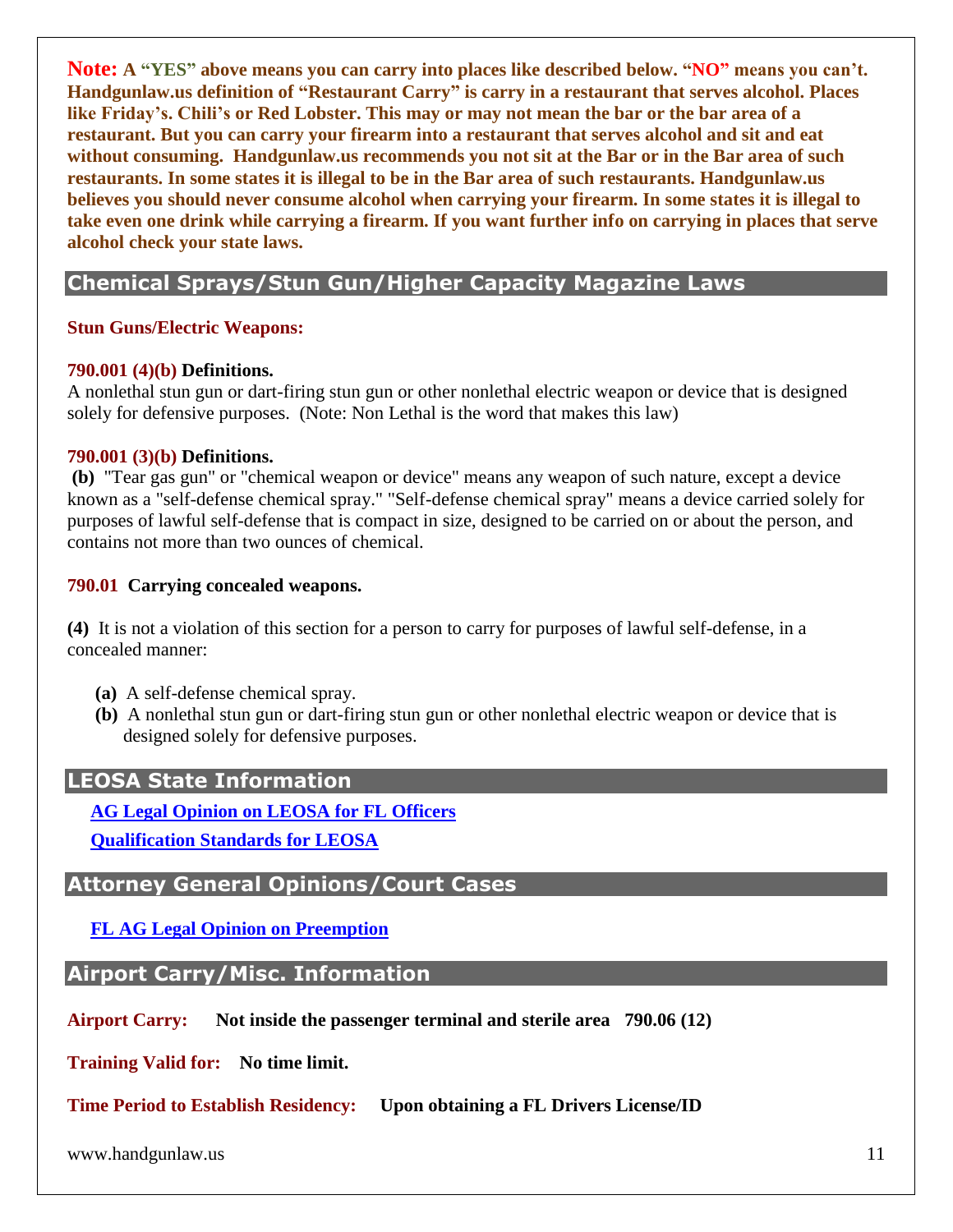| Minimum Age for Permit/License: 21 (18 If Member of Armed Services or a Veteran)                                              |
|-------------------------------------------------------------------------------------------------------------------------------|
| <b>Permit/License Info Public Information: NO</b>                                                                             |
| <b>State Fire arm Laws:</b> XLVI-790.001 thru .336                                                                            |
| <b>State Deadly Force Laws: XLVI-776.12 thru .085</b>                                                                         |
| State Knife Laws: XLVI-790-06 & 18 & 115 & 225                                                                                |
| <b>Chemical/Electric Weapons Laws: XLVI-790.01</b>                                                                            |
| <b>Body Armor Laws: 775.0846</b>                                                                                              |
| <b>Does Your Permit Cover Other Weapons Besides Firearms? YES</b><br>790.06                                                   |
| Is carrying of a Concealed Firearm with Permit/License<br>for Defensive Purposes Only While Hunting Legal?<br>Yes $790.25(3)$ |

#### **Notes**

#### **What Does FL Consider A Loaded Firearm?**

Florida law does not define Loaded. Its firearm laws are full of the word Loaded or Unloaded but does not give a definition.

#### **[790.25](http://www.leg.state.fl.us/statutes/index.cfm?App_mode=Display_Statute&Search_String=&URL=0700-0799/0790/Sections/0790.25.html) Lawful Ownership, Possession, and Use of Firearms and Other Weapons.**

**(3) LAWFUL USES.—**The provisions of ss. [790.053](http://www.leg.state.fl.us/statutes/index.cfm?App_mode=Display_Statute&Search_String=&URL=0700-0799/0790/Sections/0790.053.html) and [790.06](http://www.leg.state.fl.us/statutes/index.cfm?App_mode=Display_Statute&Search_String=&URL=0700-0799/0790/Sections/0790.06.html) do not apply in the following instances, and, despite such sections, it is lawful for the following persons to own, possess, and lawfully use firearms and other weapons, ammunition, and supplies for lawful purposes:

**Note:** Click on Link to read all of **[790.25](http://www.leg.state.fl.us/statutes/index.cfm?App_mode=Display_Statute&Search_String=&URL=0700-0799/0790/Sections/0790.25.html)**.

#### **State Emergency Powers**

#### **Title Chapter 870 AFFRAYS; RIOTS; ROUTS; UNLAWFUL**

#### **XLVI ASSEMBLIES**

**[870.044](http://www.leg.state.fl.us/statutes/index.cfm?App_mode=Display_Statute&Search_String=&URL=0800-0899/0870/Sections/0870.044.html) Automatic emergency measures.**—Whenever the public official declares that a state of emergency exists, pursuant to s.  $870.043$ , the following acts shall be prohibited during the period of said emergency throughout the jurisdiction:

**(1)** The sale of, or offer to sell, with or without consideration, any ammunition or gun or other firearm of any size or description.

**(2)** The intentional display, after the emergency is declared, by or in any store or shop of any ammunition or gun or other firearm of any size or description.

**(3)** The intentional possession in a public place of a firearm by any person, except a duly authorized law enforcement official or person in military service acting in the official performance of her or his duty.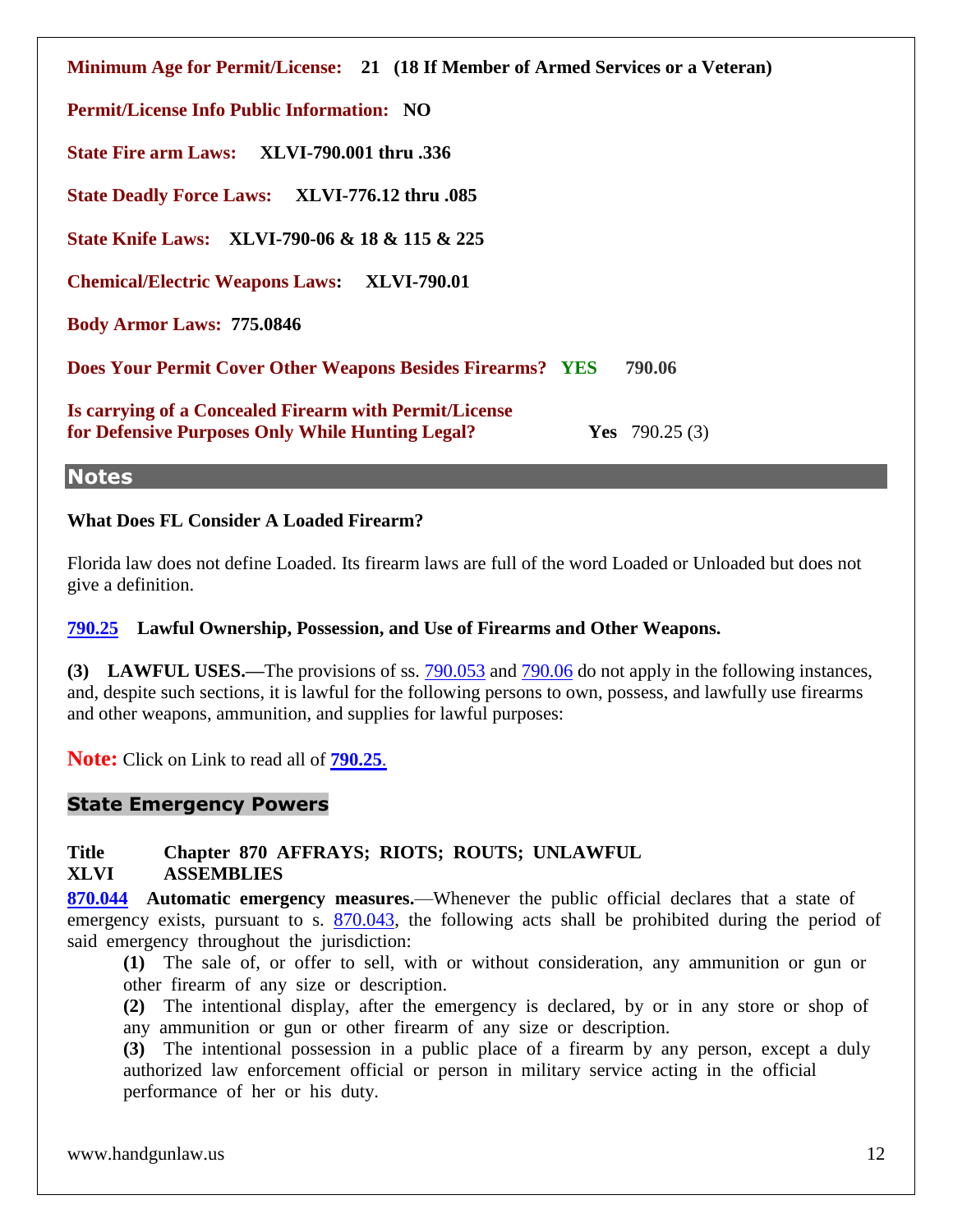Nothing contained in this chapter shall be construed to authorize the seizure, taking, or confiscation of firearms that are lawfully possessed, unless a person is engaged in a criminal act. History.—ss. 4, 5, ch. 70-990; s. 1401, ch. 97-102; s. 2, ch. 2006-100.

### **[252.36](http://www.leg.state.fl.us/statutes/index.cfm?App_mode=Display_Statute&Search_String=&URL=0200-0299/0252/Sections/0252.36.html) Emergency management powers of the Governor.— (Edited for Length)**

**(h)** Suspend or limit the sale, dispensing, or transportation of alcoholic beverages, firearms, explosives, and combustibles. However, nothing contained in ss. [252.31](http://www.leg.state.fl.us/statutes/index.cfm?App_mode=Display_Statute&Search_String=&URL=0200-0299/0252/Sections/0252.31.html)[-252.90](http://www.leg.state.fl.us/statutes/index.cfm?App_mode=Display_Statute&Search_String=&URL=0200-0299/0252/Sections/0252.90.html) shall be construed to authorize the seizure, taking, or confiscation of firearms that are lawfully possessed, unless a person is engaged in the commission of a criminal act.

**Note:** Federal Law can apply if the state is receiving monetary and/or other assistance from the Federal Government. See **[US Code 42-5207](http://www.law.cornell.edu/uscode/text/42/5207)** for Federal Law as it applies to States of Emergencies. The state quoted code may also not be all of the law on Emergency Powers held by the state. You should read the entire code on Emergency Powers etc for this state by following the link to the state code.

#### **Note:** From an Attorney in Florida:

The power of the Governor to act in emergencies is pursuant to Florida Statutes 14.021 and 252.36. In these situations the Governor issues a "proclamation" as to what the emergency is, and what measures he's authorized to deal with it. Each proclamation is individual in its scope, and must be read to determine what is prohibited or restricted. Whereas, a "declared emergency" by local authorities is very different, and falls under Florida Statute 870.044. That statute says you can't have a firearm in a public place during the emergency – no matter what. It's not dependent on any "proclamation".

So -- next time a hurricane is about to strike -- you'll have to read the proclamation to find out what is or is not prohibited. I know that may cause some problems of practicality -- but that's the way it

# **Permit/License Image**



The FL Resident & Non-Resident Licenses look exactly the same. FL no longer puts an address on their issued Licenses to Carry.

# **Updates to this Page**

**4/13/09 –** Parking Lot storage law added

**4/19/09** – Broken link to forms repaired.

**6/8/09** – Broken Link Repaired

**6/30/09** – Reciprocity Map updated with change in KS and Non Resident Permit/Licenses

**7/1/09** – FL drops NV from lists of states it honors.

**7/7/09** – Links Repaired

**8/3/09** – Map changed to show that ND will only honor FL Resident Permits.

- **8/19/09** All Links checked and repaired if broken.
- **8/31/09** Map showing ND will honor a FL non resident permit updated. NE now honors FL permit and FL FL will honor a NE permit.
- **11/17/09** LA Will no longer honor a FL Non Resident Permit.
- **11/21/09** LA State Police were told that they could not make the decision to not honor just the FL Non-

Resident Permit. LA State Police removed the wording and will honor a FL Non Resident permit.

**11/29/09** – Chemical/Electric Weapons Section updated.